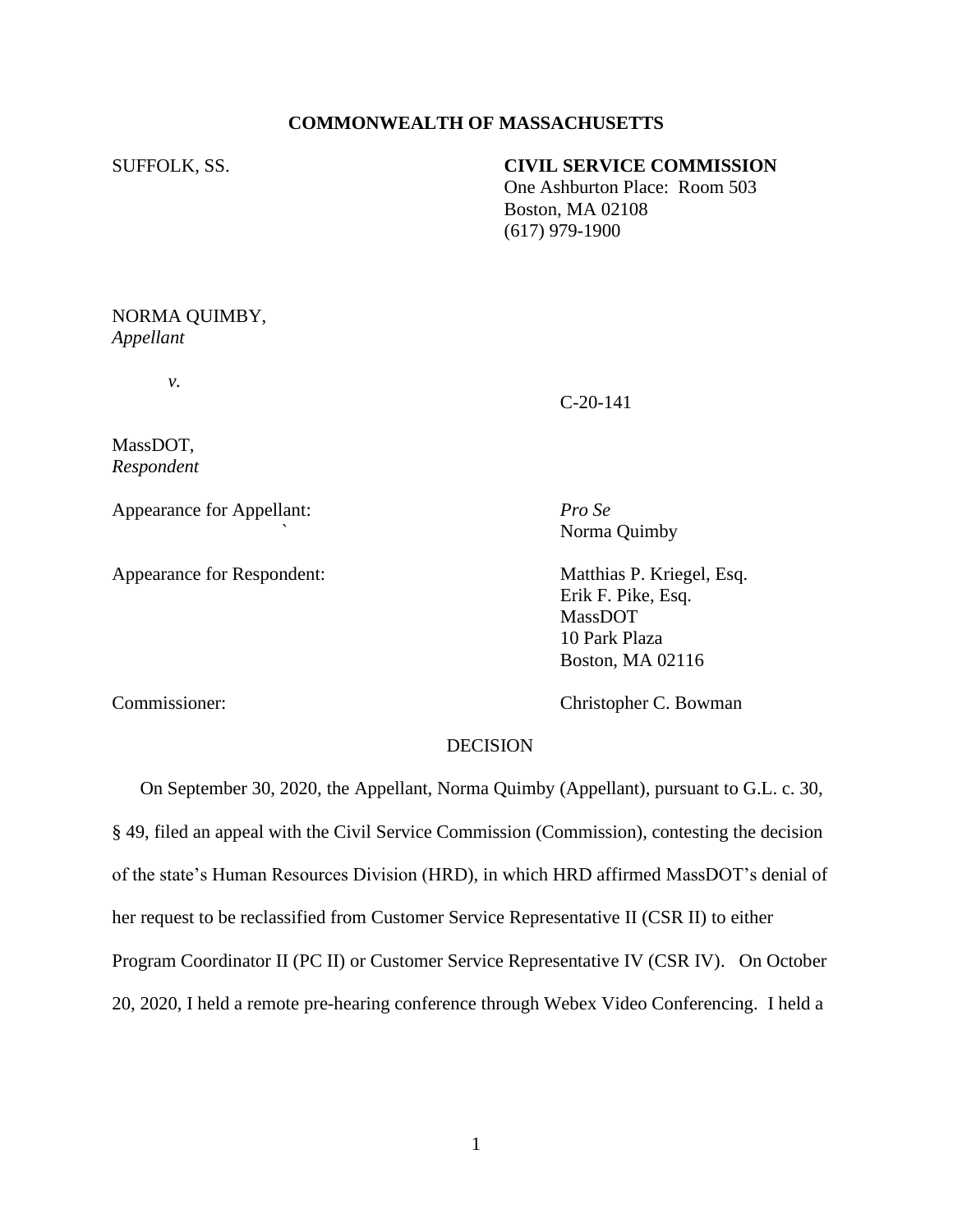full hearing, also through Webex Video Conferencing, on January 13, 2021.<sup>1</sup> The hearing was recorded via Webex, and both parties were provided with a link to the video recording of the hearing. The Commission also retained a copy of the hearing recording.

## **FINDINGS OF FACT:**

 Twenty-nine (29) Appellant Exhibits (Exhibits 1-29) and twelve (12) MassDOT Exhibits (Exhibits 30-41) were entered into evidence at the hearing. Based on these exhibits, the testimony of the following witnesses:

## *For the Appellant*:

- Norma Quimby, Appellant
- Gretchen Daley, Program Coordinator, Commercial Driver's License Program, Registry of Motor Vehicles
- Colleen Ogilvie, Senior Deputy Registrar of Operations, Registry of Motor Vehicles
- Phyllis Burke, Supervisor, Special Plates, Registry of Motor Vehicles

## *For MassDOT*:

- Evelyn Smith, Personnel Analyst, Classification and Compensation Department, MassDOT
- Phyllis Burke, Supervisor, Special Plates, Registry of Motor Vehicles
- Amy Lynch, Manager, Classification and Compensation Department, MassDOT

and taking administrative notice of all matters filed in the case, and pertinent rules, statutes,

regulations, case law, policies, and reasonable inferences from the credible evidence; a

preponderance of credible evidence establishes the following facts:

<sup>&</sup>lt;sup>1</sup> The Standard Adjudicatory Rules of Practice and Procedure, 801 CMR §§ 1.00 (formal rules) apply to adjudications before the Commission with Chapter 31 or any Commission rules taking precedence.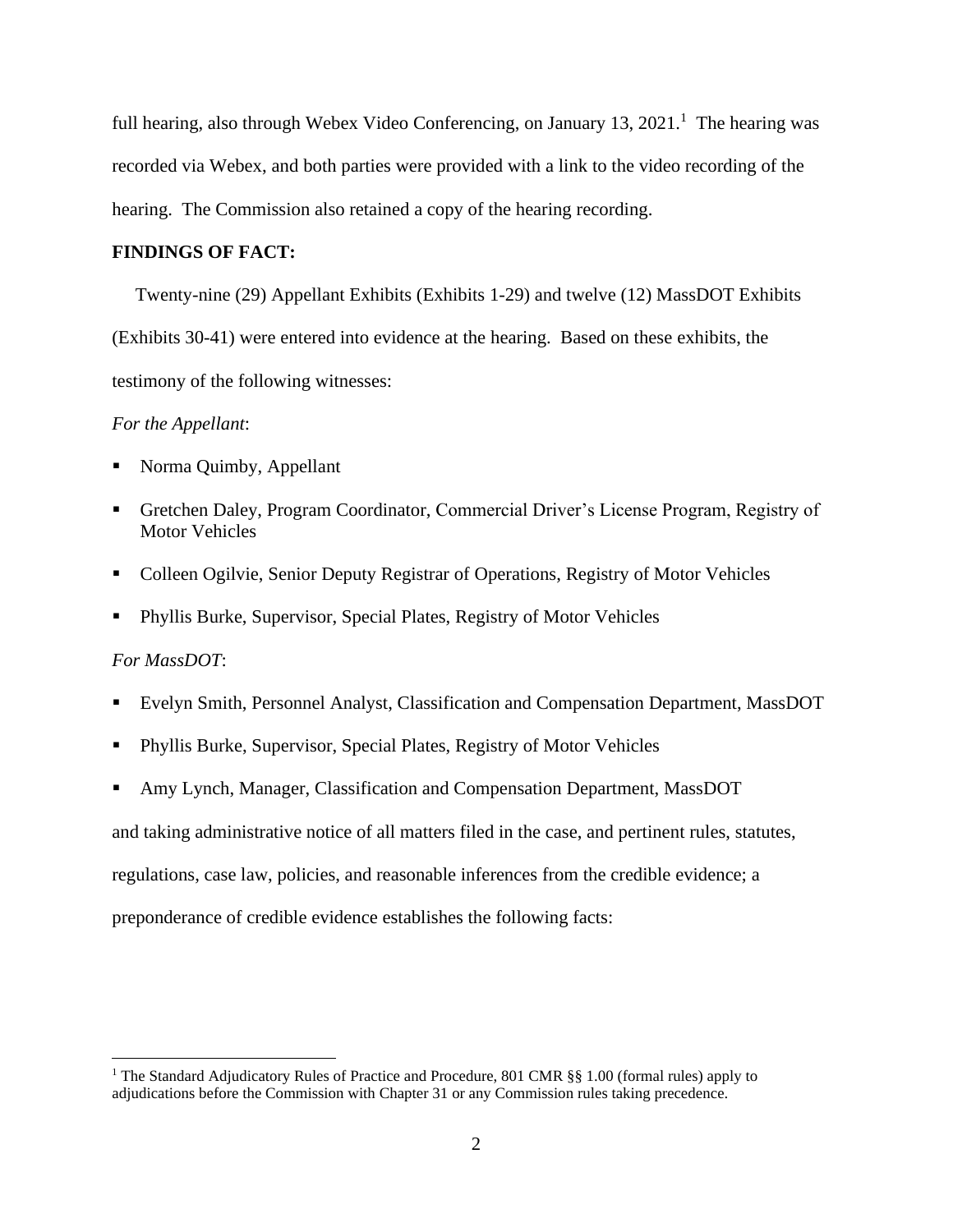## *Appointed as CSR I*

- 1. The Appellant received her high school diploma from Attleboro High School in 1995. While in high school, the Appellant took courses in business management. She is trilingual in English, Spanish, and Portuguese. (Exhibit 36, Testimony of Appellant)
- 2. Prior to commencing work at MassDOT, the Appellant spent two years, from 2013 to 2015, at the South Carolina Department of Motor Vehicles (SCDMV), where she worked as a Customer Service Representative at one of the SCDMV's branch offices in Charleston, SC. She also previously held positions as program assistant for the Women Infants and Children (WIC) program in Taunton, fast-food cook, and receptionist and clerk at chiropractic offices. (Exhibit 36; Testimony of Appellant)
- 3. The Appellant was hired by MassDOT on February 28, 2016. She was assigned to the RMV's Milford Service Center as a Customer Service Representative I (CSR I). (Exhibits 33, 36; Testimony of Appellant)

## *Promoted to CSR II Position*

4. On June 3, 2018, the Appellant was promoted to Customer Service Representative II (CSR II) in the RMV's Special Plates Department, located at RMV headquarters in Quincy. The Supervisor of the Special Plates Department was Phyllis Burke, who was a Program Coordinator III (PC III). The CSR II position had been created and posted so that a CSR II employee, rather than Ms. Burke, could handle cash transactions. (Exhibits 33, 36; Testimony of Appellant, Burke, Daley).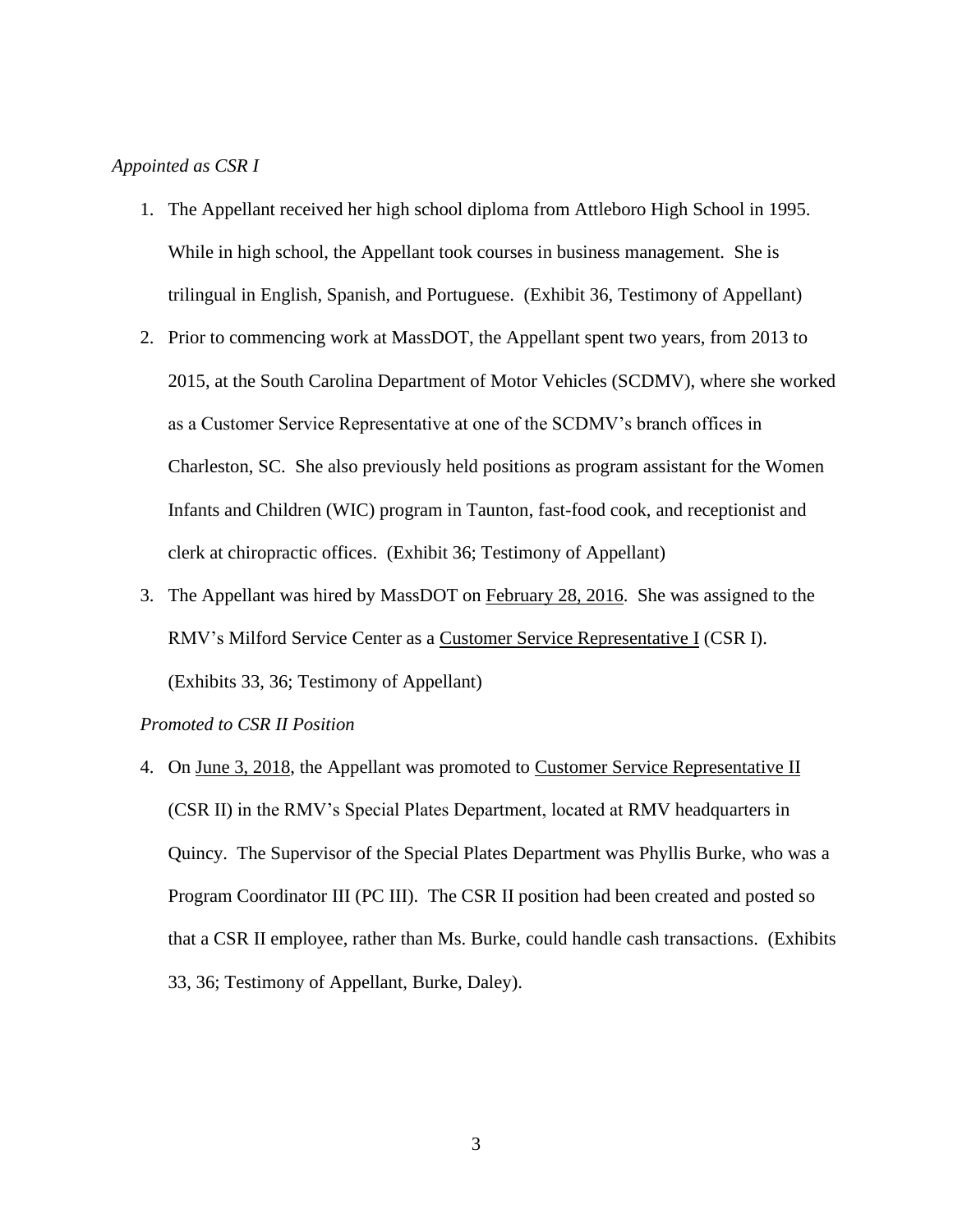#### *First 30 days as CSR II*

- 5. As a CSR II, the Appellant spent about half her day issuing license plates. After the order and payment were received by the Special Plates Department, the order would be entered into the computer system, and plates would be created at the prisons through MassCor, which delivered plates weekly to the Quincy RMV headquarters. New plates were also issued in connection with vehicle registrations, and specialized plates were issued for different types of vehicles and in connection with charitable organizations. Although some service centers were able to handle license plate orders, the Special Plates Department handled special cases, as well as some direct orders. After the plates were delivered, the unit then mailed them out to customers. (Testimony of Appellant, Exhibits 16-29)
- 6. The Appellant also performed her cashier, or receiving teller, duties. She collected fees received for plates, collected cash received by other staff members, scanned checks to be deposited, dealt with any issues arising from the cash drawer, and reconciled the cash drawer. She needed to be trained on cash handling procedures, but was ultimately spending about half an hour per day on cashier duties. (Testimony of Appellant)
- 7. The Appellant also spent a large part of a typical day handling telephone calls and emails that came to her or that were forwarded to her by Ms. Burke. (Testimony of Appellant and Burke, Exhibits 16-29)

#### *Designated Acting Program Coordinator III*

8. On or about July 1, 2018, after the Appellant had been working in Special Plates for approximately 30 days, she was designated as Acting Program Coordinator III when her supervisor, Ms. Burke, was temporarily transferred to work with the implementation team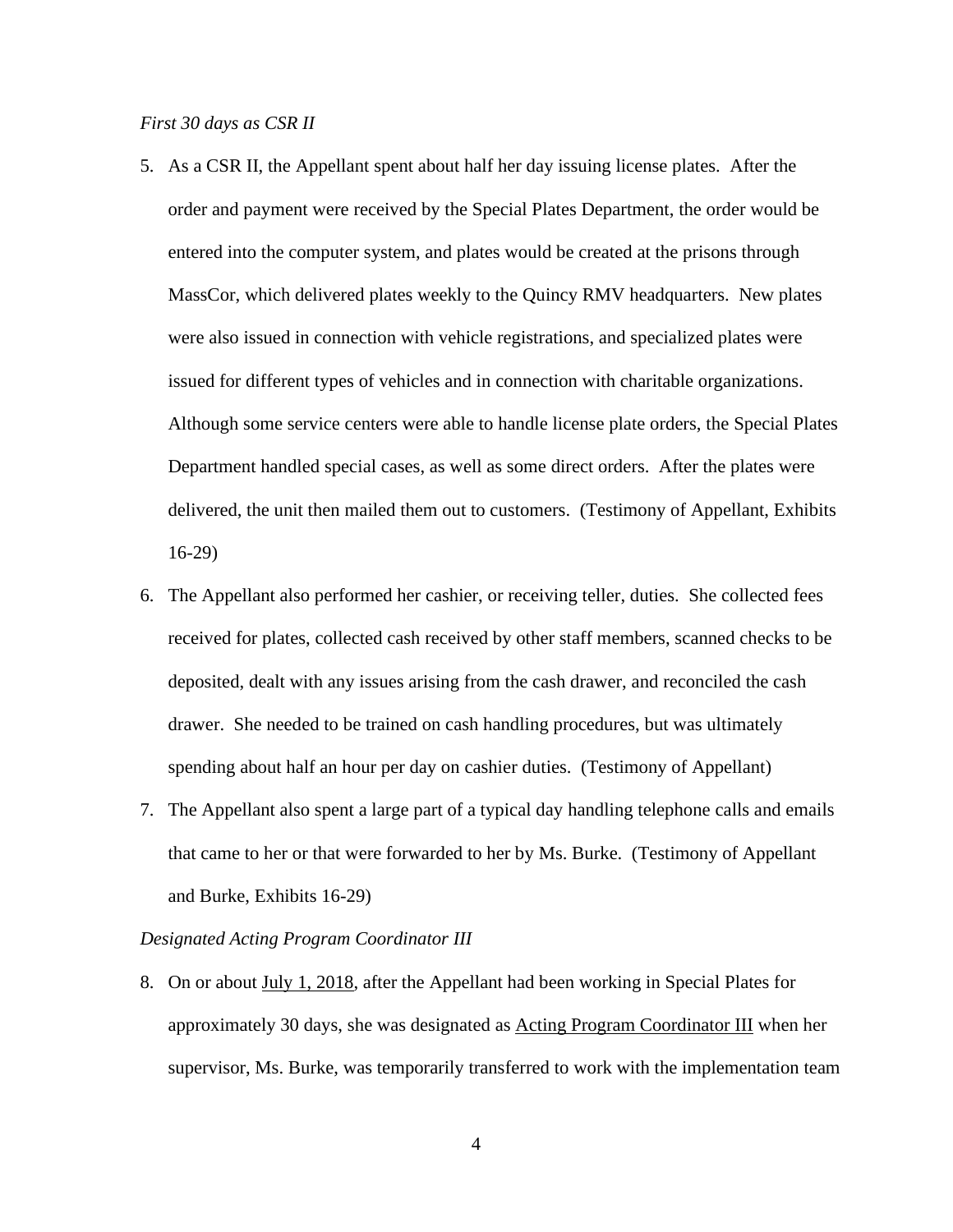for the new ATLAS software program that was being phased in to replace the old ALARS system at the RMV. The ATLAS program team was also located at RMV headquarters in Quincy. (Testimony of Appellant and Burke; Exhibits 5, 33-36)

- 9. During her time as an acting PC III, the Appellant did not handle personnel issues relating to the staff. Those issues were handled by Erin Sheehan, the Assistant Director of Title and Registration, or Ms. Burke. The Appellant did not approve requests for vacation leave or disciplinary issues, which she escalated to Ms. Sheehan. The Appellant also did not approve time and attendance reports on the HRCMS system and did not complete any EPRS (Employee Performance Review System) forms for the staff. (Testimony of Appellant)
- 10. Ms. Burke was "full-time in Atlas" and "full-time in Special Plates" while she was working on the Atlas program. The Appellant "took the phone calls" and "questions from the CSR Is." The Appellant "did everything she could do" but would often contact Ms. Burke when a decision needed to be made. According to Ms. Burke, she "guided Norma". Ms. Burke "did not want something to change in [her] department that [she] created." The Appellant "did not perform [Burke]'s duties while she [Burke] was working in Atlas." (Testimony of Burke)

#### *Resumed CSR II duties*

11. In November 2019, around the same time, Ms. Burke formally returned to her position as PC III in the Special Plates Department, although she had continued to perform many supervisory duties while on special assignment. On December 8, 2019, the Appellant's temporary title of Acting PC III was terminated, and she resumed her original title of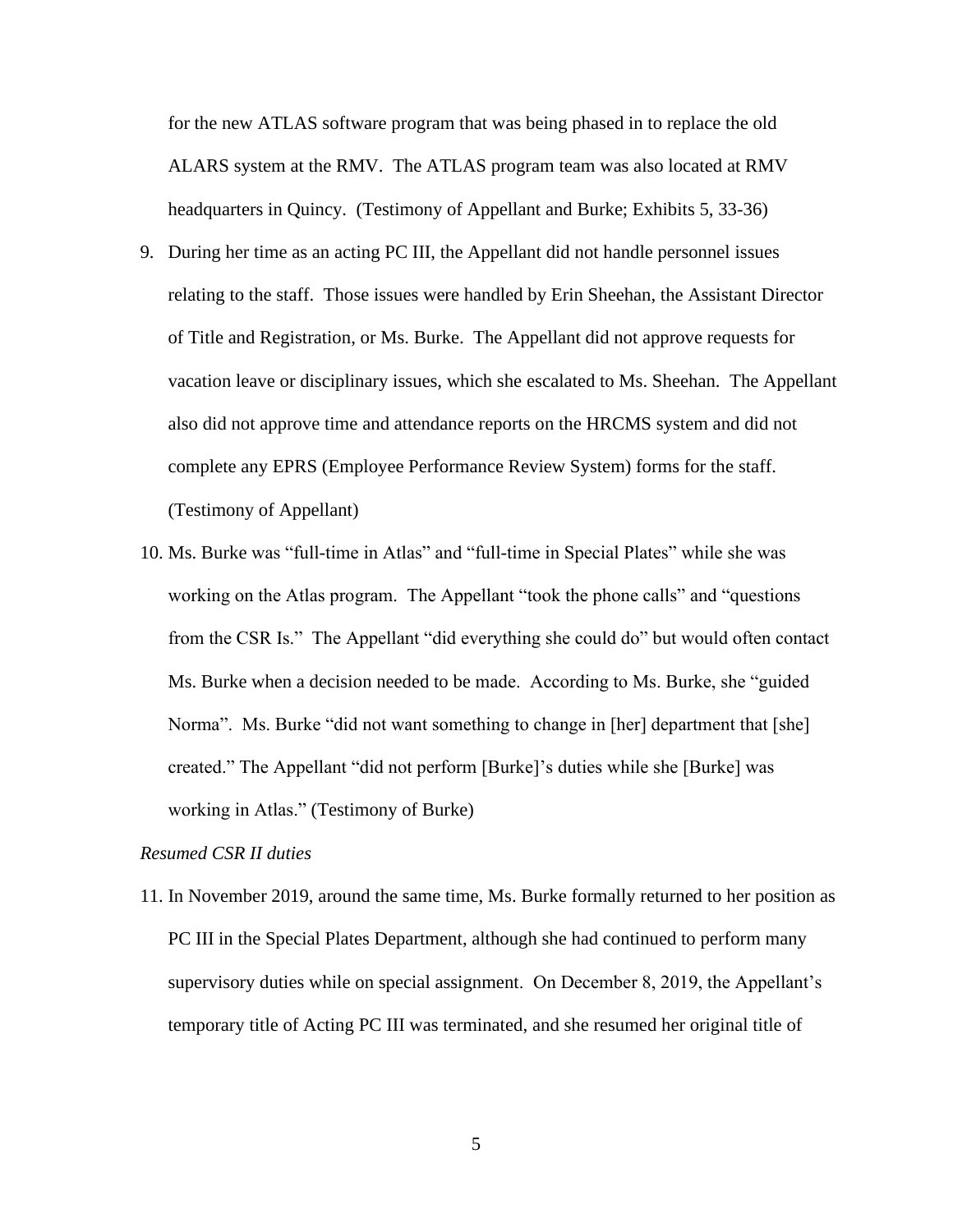CSR II, with its accompanying lower pay. (Exhibits 33-35; Testimony of Appellant, Burke)

# *Request to be reclassified as a PC III*

- 12. On February 23, 2020, the Appellant filed a classification appeal with the MassDOT Human Resources Department, Classification and Compensation Unit, seeking the title of Program Coordinator II (PC II). She filed an Appeal Form and an Employee Questionnaire (Exhibits 4, 5, 7)
- 13. An audit interview was conducted on May 1, 2020 by Evelyn Smith, MassDOT Personnel Analyst. The interview was conducted by telephone due to the COVID-19 pandemic. Prior to the audit interview, the Appellant provided Ms. Smith with written answers to questions contained in an Interview Guide, and her supervisor Phyllis Burke provided written answers to a Manager's Questionnaire. (Exhibits 5, 6, 7)
- 14. In her Interview Guide, the Appellant listed her duties and percentage of time spent on each as follows: (a) Point of contact for information from upper management and when Phyllis is unreachable I am responsible for the Special Plate Department. (25%); (b) Assisting in proper operation of the department by delegating work to staff to support their specific functions (12%); (c) Assisting in overseeing employees in daily operation and coordinating that duties are being met within a specific time frame. (11%); (d) Manage coverage for the front desk. (2%); (e) Advises staff in answers to questions also answering clerks' issues for the customers. (10%); (f) Point of contact for other Departments and Branches inside and outside of the agency. (10%); (g) Balances cash drawer on a daily basis, locate over/short discrepancies, closeout customer service representatives at the end of the day, and scan check to BOA. (5%) (Exhibit 7).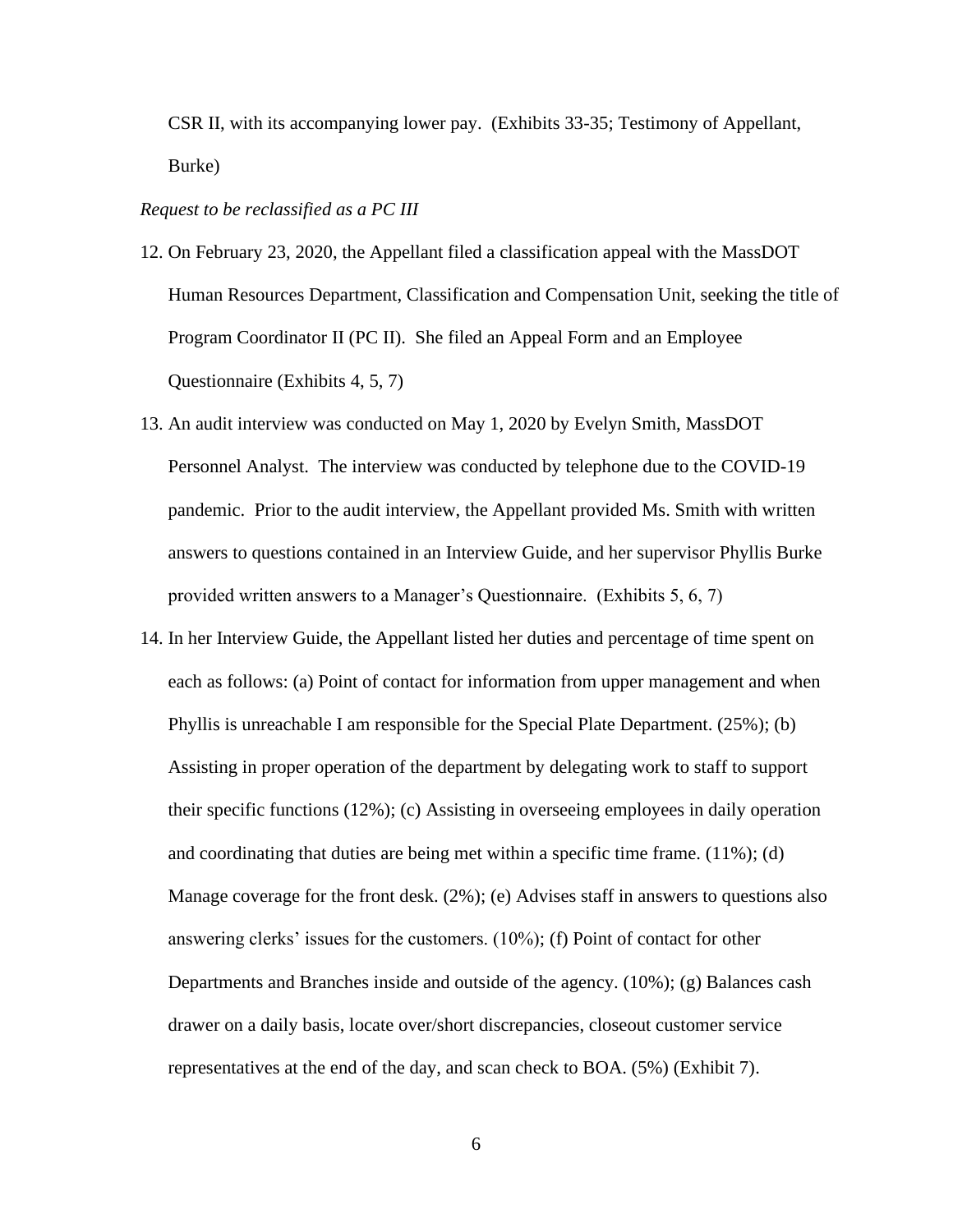- 15. On her Appeal Forms, the Appellant stated that her job duties include "Assist[ing] customers by responding to all emails and voice messages within a 24 hour period and provide information to the general public and service centers via telephone or email concerning department registrations" She also stated that "[She] Accurately balances cash drawer on a daily basis; locate over/short discrepancies, closeout customer service representatives at the end of the day, prepare Special Plates office deposits, consolidates office for daily closing in a timely manner and scan checks to BOA". (Exhibit 7).
- 16. On July 9, 2020, Amy Lynch, Manager of Classification and Compensation for MassDOT Human Resources, wrote to the Appellant that a preliminary recommendation had been made to deny her appeal. Ms. Lynch explained that the Appellant's existing title of CSR II appropriately described the duties she performed on a daily basis. Ms. Lynch enclosed copies of the documents on which the recommendation was based, including the Appellant's Form 30, her EPRS (Employee Performance Review System) form, and Classification Specifications. The letter provided the Appellant with the right to submit a written rebuttal. MassDOT Personnel Analyst Evelyn Smith emailed the letter to the Appellant on July 13, 2020. (Exhibits 8, 9)

*Request to be reclassified to CSR IV*

17. On July 22, 2020, the Appellant emailed her rebuttal to Ms. Smith. Referencing the attachments to the preliminary recommendation, which included the Classification Specification for the Customer Service Representative series, the Appellant amended her appeal to include a request to be considered for the position of Customer Service Representative IV (CSR IV), as well as Program Coordinator II (PC II). She listed duties in support of her request to be reclassified to CSR IV. (Exhibits 8, 9)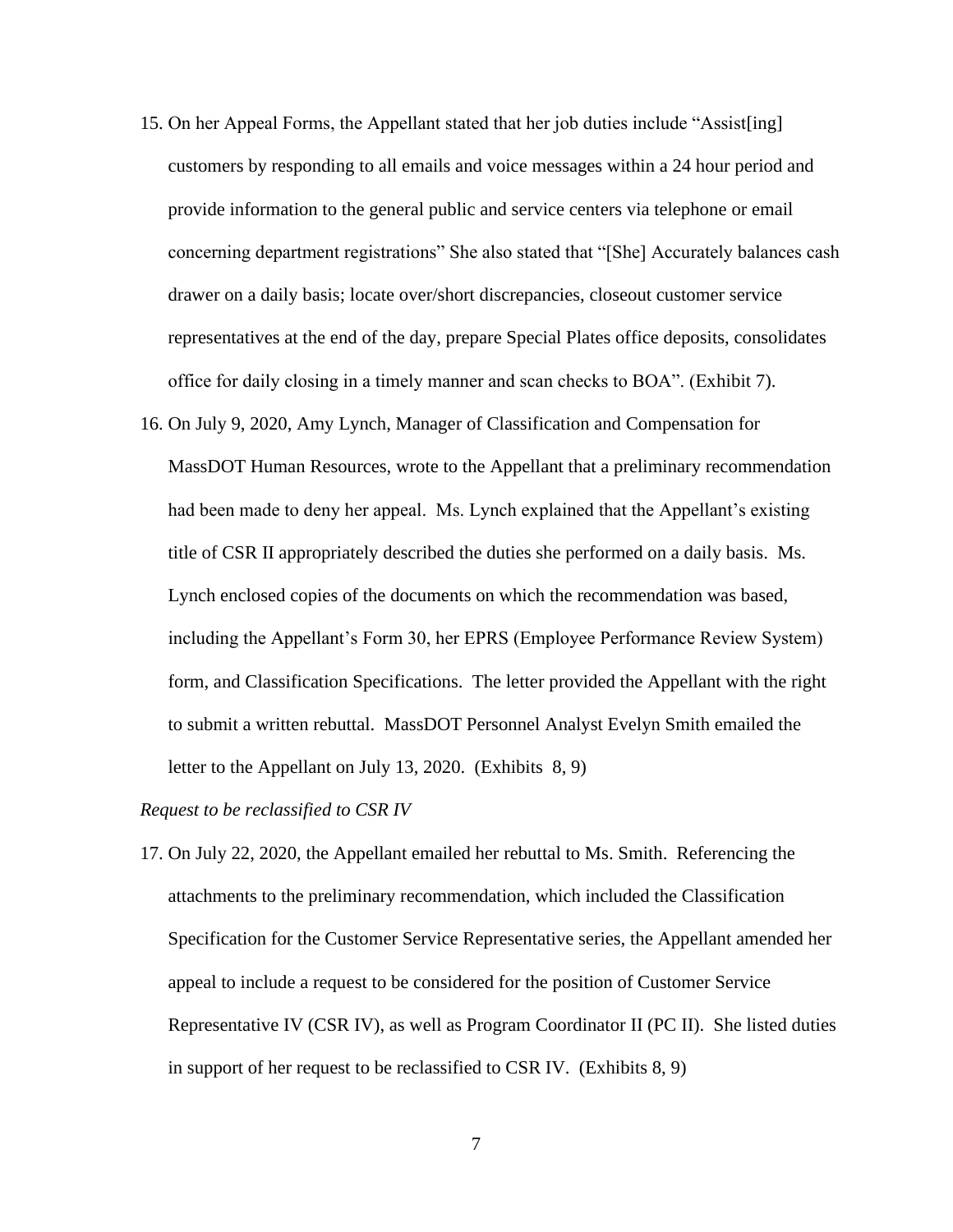- 18. Ms. Smith considered the Appellant's request to broaden her classification appeal to request reclassification to a CSR IV. Although the correct procedure would be to begin a new appeal, Ms. Smith decided not to require that, and she also reviewed the Appellant's appeal seeking a CSR IV classification. (Testimony of Smith)
- 19. On August 5, 2020, the Appellant emailed additional job duties to Ms. Smith and Ms. Lynch in support of her rebuttal. (Exhibit 9)
- 20. The Appellant also provided MassDOT human resources with several letters and emails in support of her rebuttal, from Erin Sheehan, RMV Assistant Director of Title and Registration (August 3, 2020); Phyllis Burke (August 6, 2020); Gretchen Daley, RMV Director of Title and Registration (August 13, 2020). (Exhibit 3)

*Duties and Responsibilities after return of Phyllis Burke as PC III*

- 21. Ms. Burke is the Appellant's direct supervisor and, other than the Appellant, she is the witness most familiar with the Appellant's duties.
- 22. Ms. Burke is also familiar with the level distinguishing duties of a CSR IV and was well prepared to address whether the Appellant performs those duties a majority of her time. (Testimony of Burke)
- 23. According to Ms. Burke, "if I am too busy to go out to the floor and tell my staff something, I'll call Norma and say, 'Norma, could you please just reiterate this for me to the staff' and she'll do it." Ms. Burke does not, however, consider that to be "interpreting, monitoring and implementing rules, regulations, policies and procedures for carrying out daily activities"; nor did she cite any other duties performed by the Appellant that fall into the first level distinguishing duty of a CSR IV. (Testimony of Burke)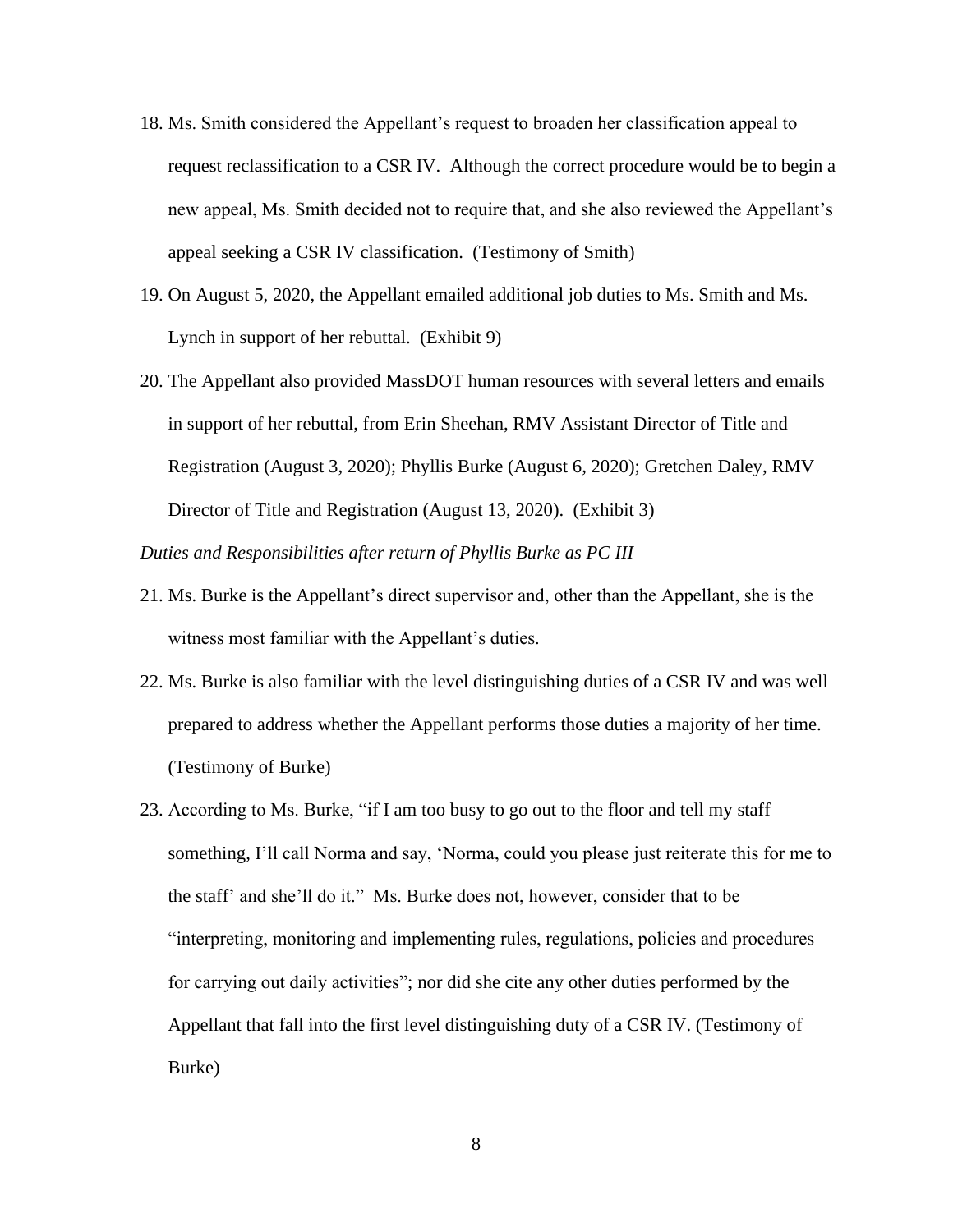- 24. According to Ms. Burke, after distributing the mail, the Appellant does check to see if the work gets done and any work that does not get done, she puts in the file cabinet for the next day. The Appellant does not, however, have any role in evaluating the quality of the work performed by the employees, which is the second level distinguishing duty of a CSR IV. (Testimony of Burke)
- 25. Although the Appellant will assist someone in getting online to perform training and help them get through the training, she does not perform a key part of the third leveldistinguishing duty of a CSR IV: "monitoring and evaluating performance". (Testimony of Burke)
- 26. Based on Ms. Burke's observations, the Appellant also does not perform the 5<sup>th</sup> leveldistinguishing duty of "adjusting her own activities and priorities according to changes in workload …" (Testimony of Burke)
- 27. The Appellant does not provide Ms. Burke with input regarding work plans, schedules and daily operations, the  $6<sup>th</sup>$  level-distinguishing duty. (Testimony of Ms. Burke)
- 28. The only level-distinguishing duty that Ms. Burke could identify as one being performed by the Appellant was duty 7: Assisting in office support tasks such as tracking inventories, ordering supplies and handling deposits. (Testimony of Ms. Burke) After Ms. Burke returned as PC III of the unit, the Appellant assisted Ms. Burke with helping research and resolve issues that arose related to the inventory of plates. (Testimony of Ogilvie) At Ms. Burke's request, the Appellant assists with the plate inventory under the new Atlas system. The Appellant helped organize the plate storage room, so that plates that had not yet been inventoried were separated from inventoried plates. (Testimony of Appellant, Burke, Exhibit 9)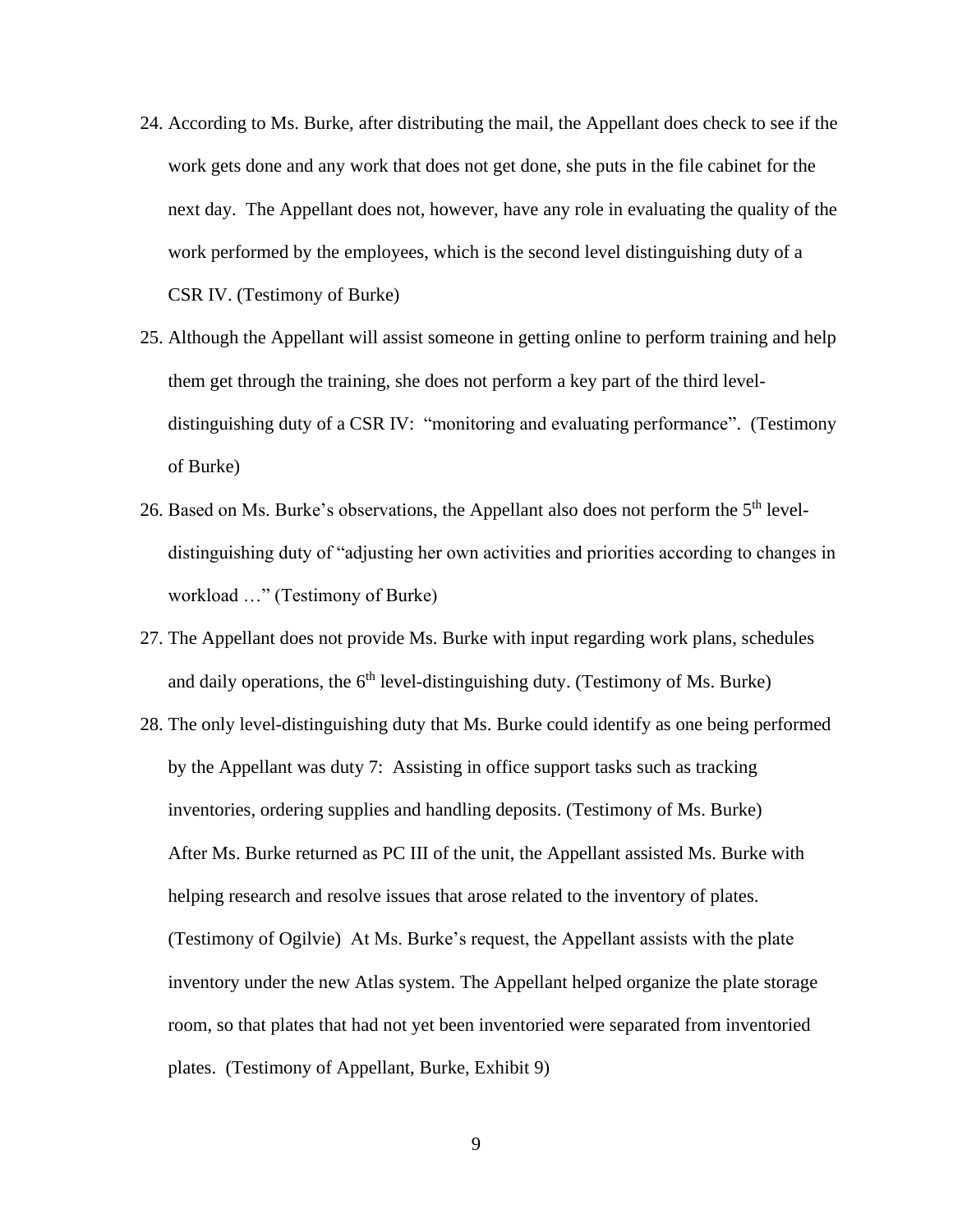- 29. At Ms. Burke's request, the Appellant also handles a large number of emails and phone calls, solves problems such as delayed receipt of plates, inventory transfers, transfer of plates to a family member, renewals, reactivation of formerly issued vanity plates, changes in residency, and errors in ATLAS records. (Testimony of Appellant, Burke; Exhibits 5, 6, 7, 9, 16-29, 37)
- 30. The Appellant opens, sorts, logs and distributes the mail. (Testimony of Appellant, Burke; Exhibits 6, 15)
- 31. Ms. Burke does occasionally forward emails or voice mails to the Appellant for followup or ask her to "test" some items and the Appellant "does more than CSR Is." (Testimony of Burke)
- 32. When there is a problem with the copy machine or the phones, the Appellant puts in the request on behalf of Ms. Burke. (Testimony of Appellant)
- 33. The Appellant works extra hours for which she receives compensatory time. (Testimony of Appellant)
- 34. The record and the Appellant's EPRS review form for 2020 show she is a highly valued and hard-working employee. Of the nine areas of review, the Appellant was rated "exceeds" expectations in three: communication with outside agencies and RMV branches, adherence to the telephone schedule, and "promot[ing] the mission of MassDOT and deliver[ing] extraordinary customer service that both anticipates and responds to customers' needs." (Exhibits 3, 37)
- 35. On August 24, 2020 Ms. Lynch wrote to the Appellant to notify her that MassDOT had denied her appeal to be reclassified from CSR II to CSR IV or PC II. She informed the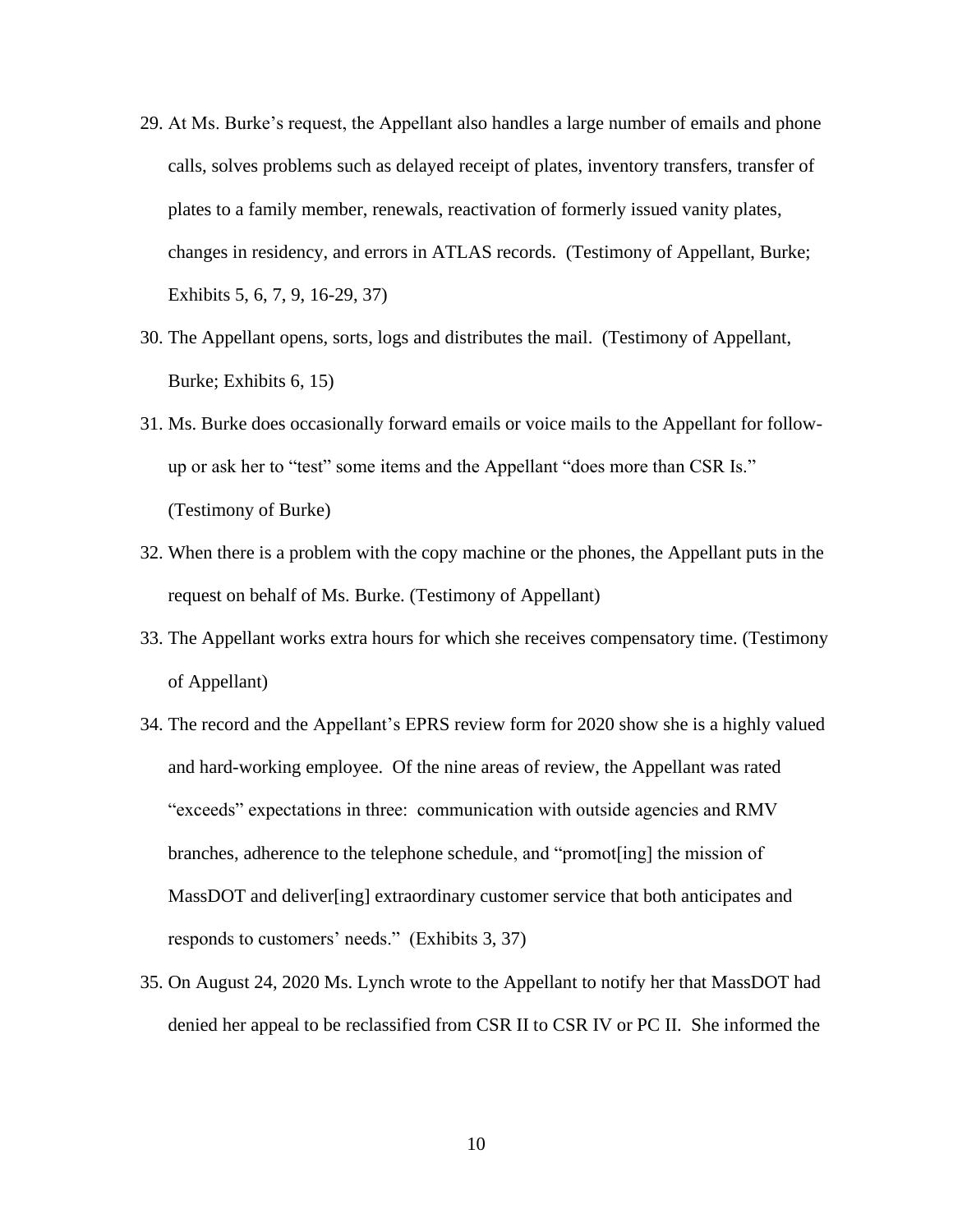Appellant of her right to appeal to the Commonwealth's Human Resources Division

(HRD). (Exhibit 10)

- 36. By email dated August 24, 2020, the Appellant appealed MassDOT's denial of her classification appeal to HRD. (Exhibit 11)
- 37. On September 16, 2020, HRD denied the Appellant's appeal. (Exhibit 12)
- 38. The duties of a Program Coordinator II are set out in Exhibit 31, the Classification

Specification for the Program Coordinator series.

39. The series Summary describes the function of a Program Coordinator as follows:

Incumbents of positions in this series coordinate and monitor assigned program activities; review and analyze data concerning agency programs; provide technical assistance and advice to agency personnel and others; respond to inquiries; maintain liaison with various agencies; and perform related work as required.

The basic purpose of this work is to coordinate, monitor, develop and implement programs for an assigned agency.

(Exhibit 31)

40. The PC Classification Specification lists the following under "Examples of duties

common to all levels of the Program Coordinator series":

- Coordinates and monitors assigned program activities to ensure effective operations and compliance with established standards.
- Reviews and analyzes data concerning assigned agency programs to determine progress and effectiveness, to make recommendations for changes in procedures, guidelines, etc. and to devise methods of accomplishing program objectives.
- Provides technical assistance and advice to agency personnel and others concerning assigned programs to exchange information, resolve problems and to ensure compliance with established policies, procedures and standards.
- Responds to inquiries from agency staff and others to provide information concerning assigned agency programs.
- Maintains liaison with various private, local, state and federal agencies and others to exchange information and/or to resolve problems.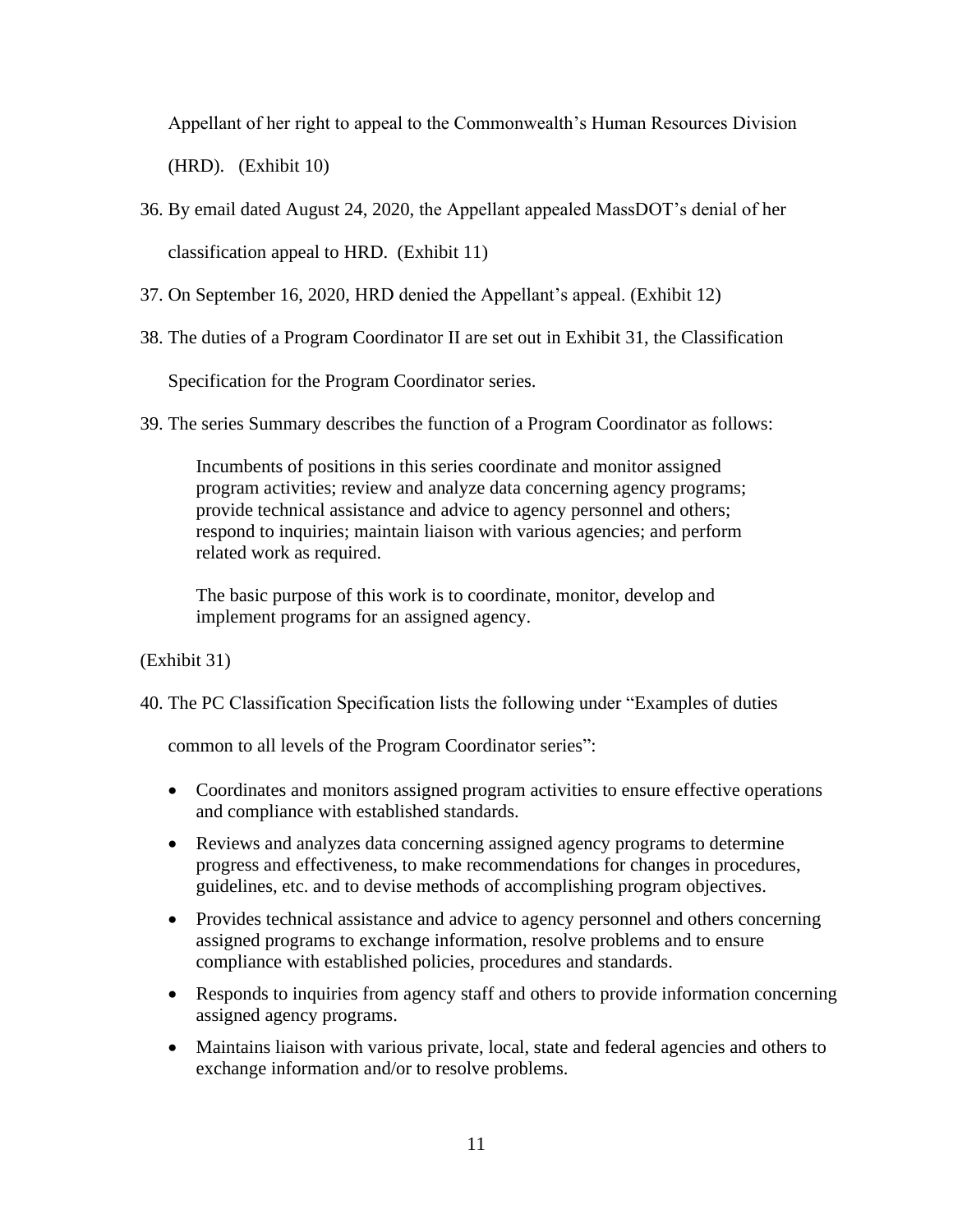• Performs related duties such as attending meetings and conferences; maintaining records; and preparing reports.

(Exhibit 31)

41. Under "Differences in Levels in Series" the PC Classification Specification states that

those in the following levels, and those in higher levels, perform the following duties:

Program Coordinator II:

- Provide on-the-job training and orientation for employees.
- Develop and implement procedures and guidelines to accomplish assigned agency program objectives and goals.
- Review reports, memoranda, etc. for completeness, accuracy and content.
- Confer with management staff and other agency personnel in order to determine program requirements and availability of resources and to develop the criteria and standards for program evaluation.
- Evaluate program activities in order to determine progress and effectiveness and to make recommendations concerning changes as needed.

Program Coordinator III:

- Develop and implement standards to be used in program monitoring and/or evaluation.
- Oversee and monitor activities of the assigned unit.
- Confer with management staff and others in order to provide information concerning program implementation, evaluation and monitoring and to define the purpose and scope of proposed programs.

(Exhibit 31)

42. Under "Supervision Received" the PC Classification Specification provides for those at

each level, including PC III:

Incumbents of positions at this level receive general supervision from employees of higher grade who provide guidance on policy and procedure, assign work and review performance for effectiveness and conformance to laws, rules, regulations, policy and procedures.

(Exhibit 31)

43. The PC Classification Specification provides under "Supervision Exercised" as to those

at the PC III level: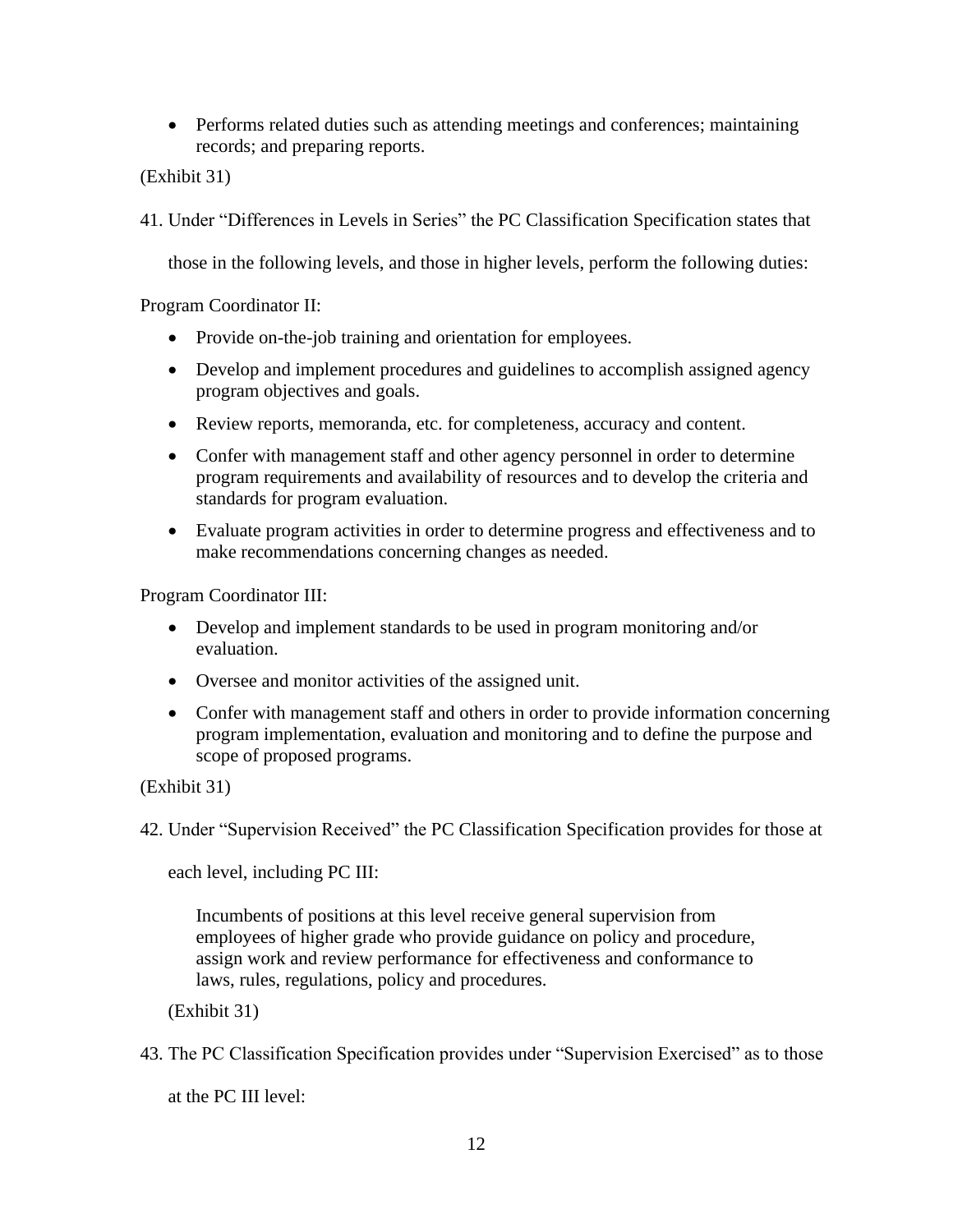Program Coordinator III

Incumbents of positions at this level exercise direct supervision (i.e., not through an intermediate level supervisor) over, assign work to and review the performance of 1-5 professional personnel; and indirect supervision (i.e., through an intermediate level supervisor) over 6-15 professional, administrative, technical and/or other personnel.

(Exhibit 31)

44. Under "Minimum Entrance Requirements," the PC Classification Specification provides

for the PC II level:

Applicants must have at least (A) three years of full-time, or equivalent parttime, professional, administrative or managerial experience in business administration, business management or public administration the major duties of which involved program management, program administration, program coordination, program planning and/or program analysis, or (B) any equivalent combination of the required experience and the substitutions below:

# Substitutions:

- I. A Bachelor's degree with a major in business administration, business management or public administration may be substituted for a maximum of two years of the required experience.\*
- II. A Graduate degree with a major in business administration, business management or public administration may be substituted for the required experience.\*
- III. A Bachelor's or higher degree with a major other than in business administration, business management or public administration may be substituted for a maximum of one year of the required experience.\*

\*Education toward such a degree will be prorated on the basis of the proportion of the requirements actually completed.

# (Exhibit 31).

45. The Classification Specification for the Customer Service Representative Series provides

under "Summary of Series":

Employees in this series confer with agency customers and the general public by telephone, in person or in writing; assist agency customers and the public in applying for agency programs, services, licenses or permits; explain agency programs, services, procedures and fees; respond to inquiries; resolve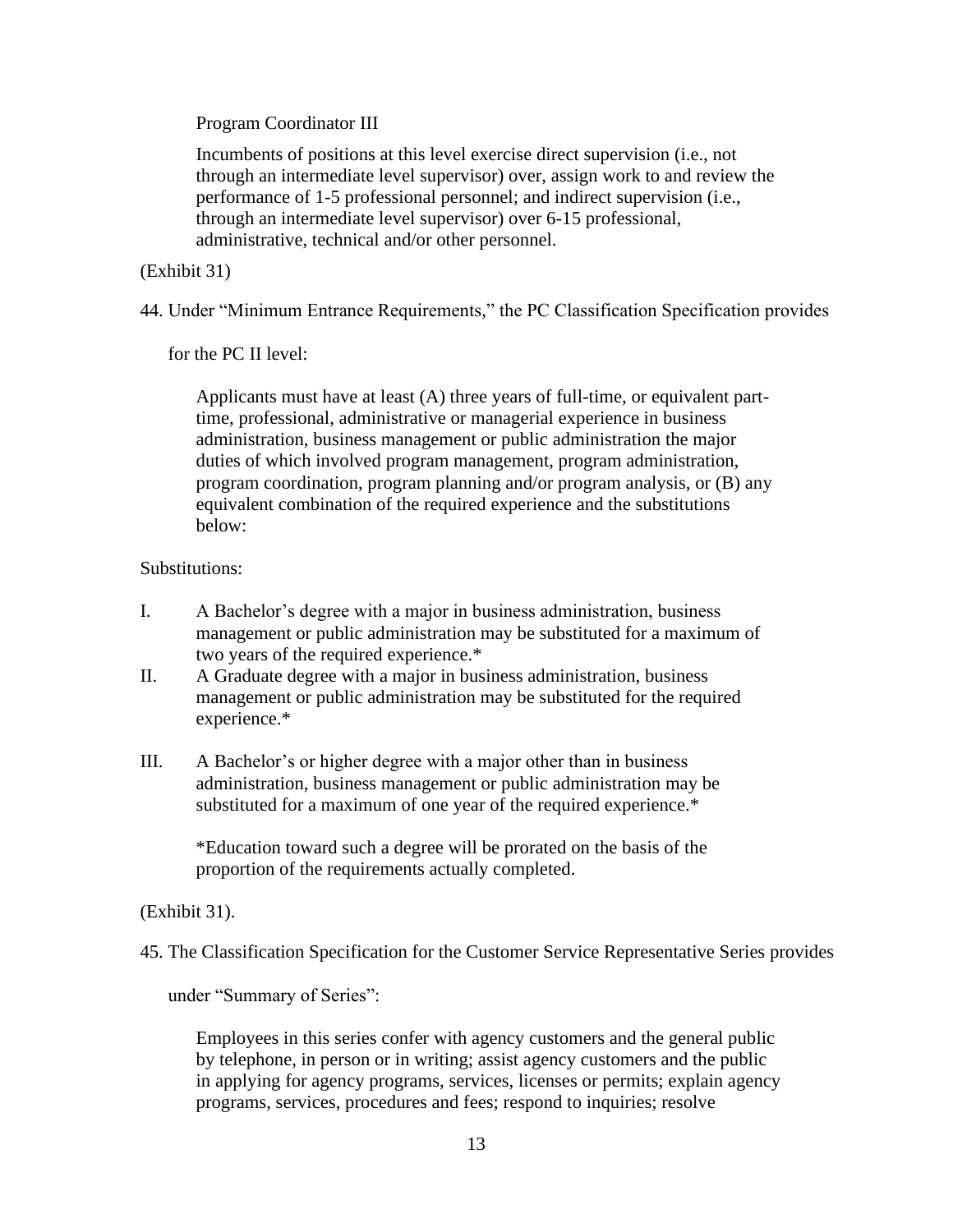complaints or refer them to appropriate staff; process applications and other documents; may enter application data into computers; establish and maintain coding and filing systems of case logs; may collect and record receipt of application fees; may prepare licenses or permits and may digitally image customers; provide information on certificates of titles, registrations, rebates, excise tax, sales tax, license and registration suspension, civil motor vehicle infractions, warrants, electronic toll and parking violations and other Registry of Motor Vehicle functions and procedures.

(Exhibit 30)

46. Under "Examples of Duties Common to All Levels in Series" the CSR Classification

Specification provides:

- Interacts with customers to respond to inquiries and complaints.
- Issues licenses, identification cards and motor vehicle registrations.
- Communicates with internal and external contacts through a variety of means such as telephone, mail, e-mail, fax or in-person.
- Uses computer terminals, vision instruments, automatic testing devices and other equipment.
- Administers vision tests in accordance with agency policy.
- Operate computer equipment to create, retrieve, review, change or update driver/vehicle/business information.
- Ensure appropriate confidentiality and security of information.
- Reviews reports for compliance with state and federal guidelines.
- Collects fees (cash and checks) and performs credit card transactions.
- Reconciles receipts with revenue control documents.
- Operates computer terminals and photo imaging software.
- Schedules road examinations.
- Prepares forms and other documents related to licenses, registrations, identification cards and receipts for titles.
- Amends title and registration records.
- Maintains Registry of Motor Vehicle filing systems.
- Reviews customer documents in support of transactions for accuracy and veracity.
- Conducts research for additional information from third parties (other states, state agencies, etc.) to complete transactions.
- Assists other state and local agencies with Registry of Motor Vehicle information.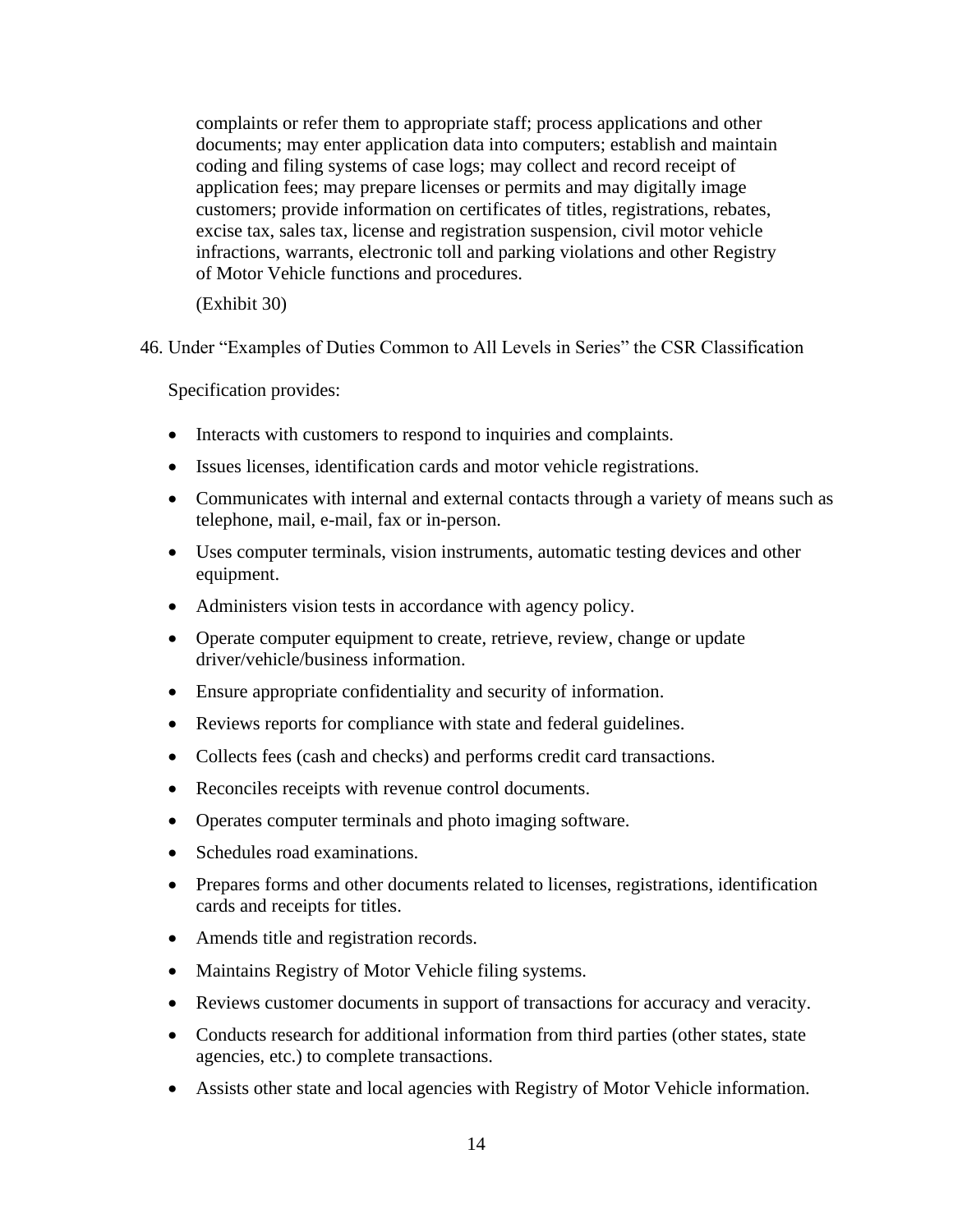- Assists customers with problem resolution.
- Provides information to the public regarding Registry of Motor Vehicles guidelines, requirements and procedures in-person and on the phone.
- Greets customers, determines customer's purpose, assesses readiness, and directs them to the appropriate line.
- Directs customers to Kiosks and other automated services where appropriate.
- Assesses that customers have the correct forms/applications, supporting documents, and acceptable payment.
- Returns improper or incomplete forms or documents to the applicant explaining reasons for rejection and steps necessary to complete forms/applications.
- Provides checklists and assistance in completing forms/applications.
- Provides information to the public regarding Registry of Motor Vehicles guidelines, requirements and procedures in-person and on the phone.

(Exhibit 30)

47. Under "Differences Between Levels in Series" the CSR Classification Specification

provides:

Customer Service Representative II:

- Provides technical assistance and guidance on tax exemption issues.
- Authorizes or denies sales tax exemptions for motor vehicles at the time of registration, based on evaluation of documentation and knowledge of both Registry of Motor Vehicles and Department of Revenue rules.
- Receives revenue for licenses, registrations, titles, sales tax and other fees and maintains records and accounts of all financial transactions in ALARS/lmaging system.
- Reconciles financial receipts and prepares daily bank deposits and work reports for designated branch office.
- Makes periodic daily collections of revenue from the clerical personnel at the public counter and reconciles accounts.
- Opens/closes branch offices, as needed.
- Reconciles daily branch deposits.

Customer Service Representative III:

• Assist customers with reporting, eligibility and compliance requirements; appropriate processes to follow, information to process and actions to take in accordance with standard procedures.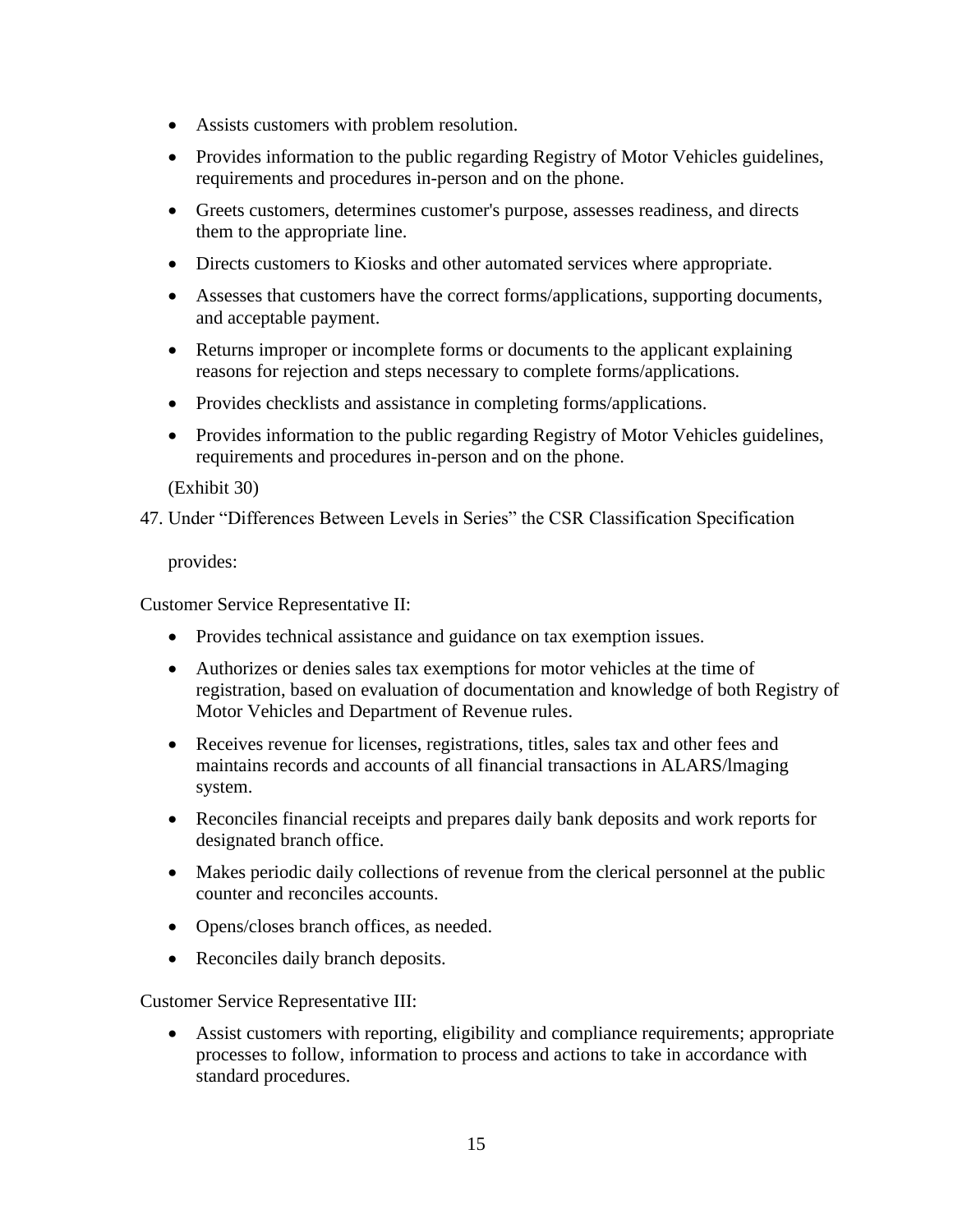- Inquires with customers, as needed, to determine appropriate service; explains additional information or action required when customer fails to meet license or operating requirements.
- Performs senior level or lead customer service activities by providing assistance, guidance and instruction to less experienced customer service personnel.
- Perform research, analysis and judgment to determine an appropriate course of action to provide the public with the full range of services available.
- Oversees office operations.
- Provides training and support to employees.
- Ensures accuracy of cash control.
- Incumbents at this level perform work that requires considerable independence in the exercise of judgment, in determining approaches and in the interpretation and application of policies, laws, standards and procedures.
- Creates reports and statistical tables.

Customer Service Representative IV:

- Interpret, monitor and implement rules, regulations, policies and procedures for carrying out daily activities.
- Ensure that completed work meets standards of quality and timeliness.
- Supervises subordinate personnel including delegating assignments, training, monitoring and evaluating performance.
- Maintains efficient workflow by evaluating production and revising processes and work assignments.
- Adjusts own activities and priorities according to changes in workload, team member absences, and to enable team members to take appropriate breaks.
- Provides input regarding work plans, schedules and daily operations.
- Assists in office support tasks such as tracking inventories, ordering supplies and handling deposits.
- Oversees operations at satellite branch offices.
- Assists Branch Manager with operations at major branch offices, filling in when the Branch Manager is not available.
- At this level, incumbents are expected to perform or be able to perform the duties described for Levels I, II and III; however, the primary focus is to provide program oversight, guidance and review of others' work.
- Communicate with appropriate MassDOT enterprise service areas to address workplace facility and security issues.

(Exhibit 30)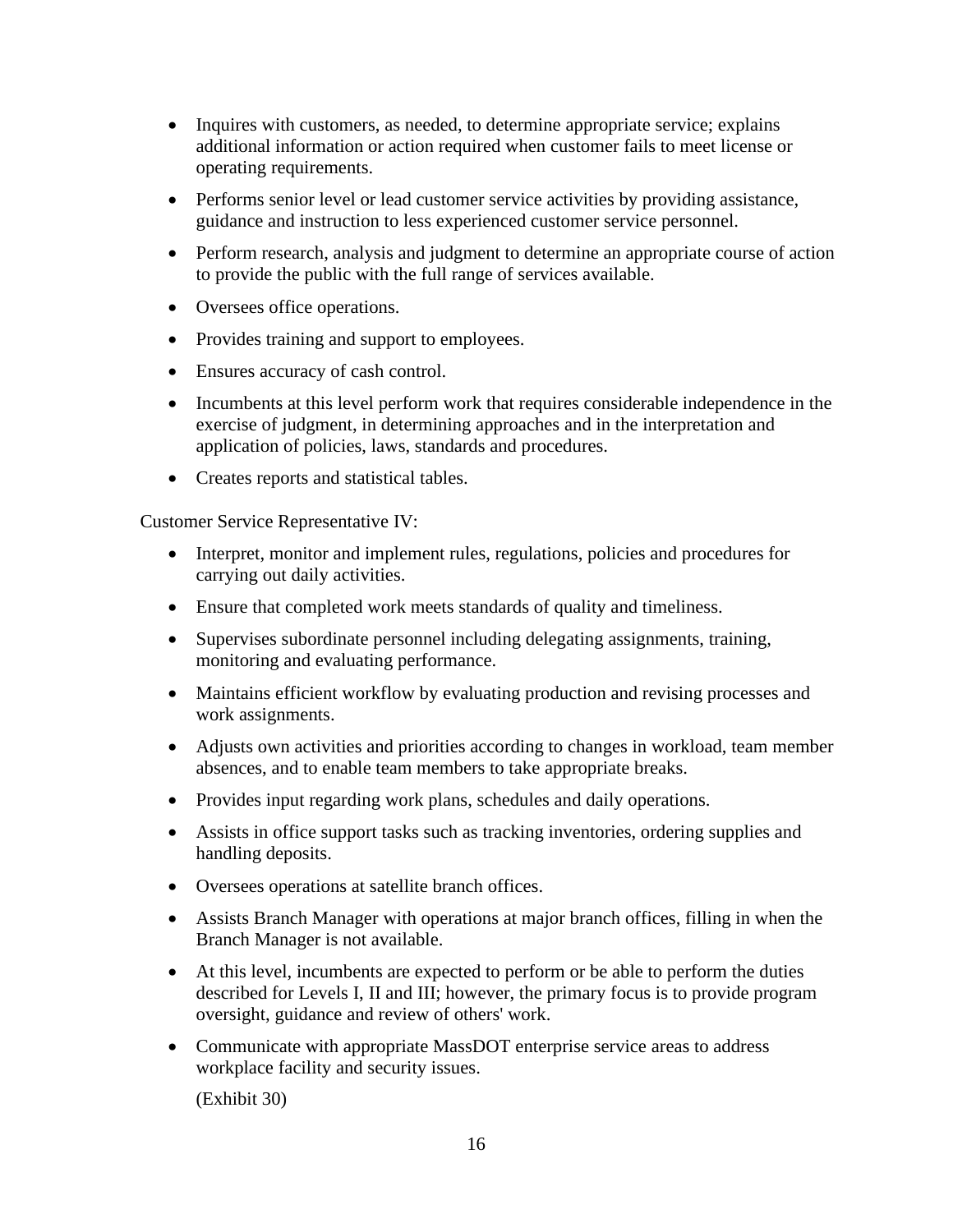48. Supervision received by a CSR IV is described in the Classification Specification as:

Customer Service Representative IV

Incumbents of positions at this level receive general supervision from Branch Managers and other employees of a higher grade who provide procedural and policy guidance, assign work and review for effectiveness and compliance with laws, rules and regulations.

(Exhibit 30)

49. Supervision exercised by a CSR IV is described in the Classification Specification as:

Incumbents exercise direct supervision over, assign work to, provide training for and review the performance of Customer Service Representatives and provide indirect supervision to employees of a lower grade. Incumbents may also participate in the interviewing process or make recommendations for new hires.

(Exhibit 30)

50. Under "Minimum Entrance Requirements," the CSR Classification Specification

provides for the CSR IV level:

Applicant must have at least (A) four years of full-time or equivalent parttime, experience in a position which included public contact/customer service experience dealing with the public in-person or by phone providing information about services/programs, explaining laws, rules, regulations/procedures or resolving problems. At this level, incumbents are expected to perform or be able to perform the duties described for Levels I, II and III; however, the primary focus is to provide program oversight, guidance and review of others' work. (B) One year of this experience must have involved cash handling and collecting money/making change. (C) Of which at least one year must have been in a supervisory capacity. (D) Any equivalent combination of the required experience and the substitutions below:

Substitutions:

A Bachelor's or higher degree may be substituted for one (1) year of the required experience.

NOTE: No Substitutions will be permitted for the required (C) experience.

(Exhibit 30).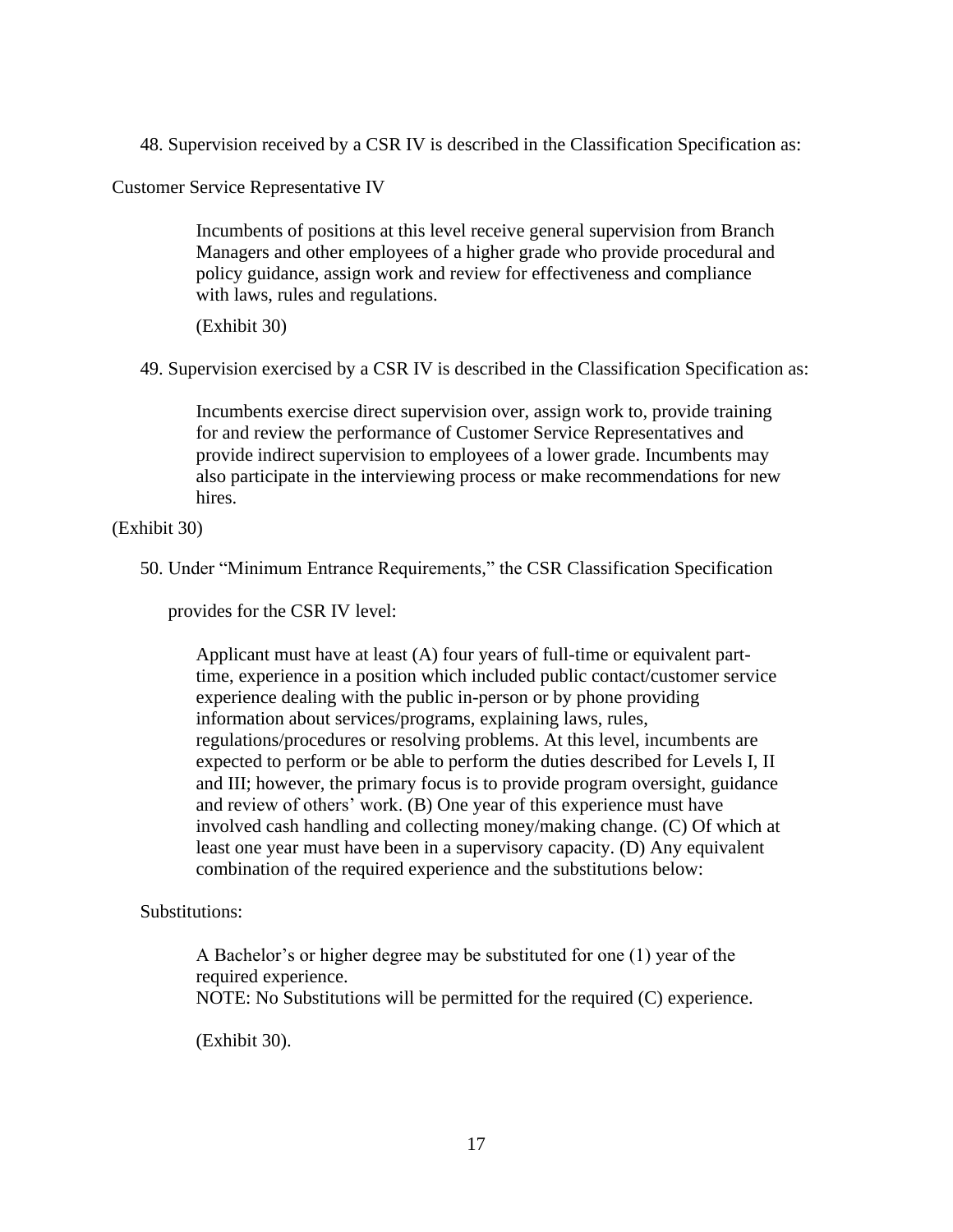#### *Legal Standard*

Any manager or employee of the commonwealth objecting to any provision of the classification of his office or position may appeal in writing to the personnel administrator and shall be entitled to a hearing upon such appeal . . . . Any manager or employee or group of employees further aggrieved after appeal to the personnel administrator may appeal to the civil service commission. Said commission shall hear all appeals as if said appeals were originally entered before it.

## G.L. c. 30, § 49.

The Appellant has the burden of proving that she is improperly classified. To do so, she must show that she performs the duties of the Project Coordinator II or the Customer Service Representative IV title more than 50 percent of the time, on a regular basis. Gaffey v. Dep't of Revenue, 24 MCSR 380, 381 (2011); Bhandari v. Exec. Office of Admin. and Finance, 28 MCSR 9 (2015) (finding that "in order to justify a reclassification, an employee must establish that [s]he is performing the duties encompassed within the higher level position a majority of the time  $\dots$ .")

That other employees may be misclassified "does not entitle the Appellant to the reclassification requested." Gaffey v. Dept. of Revenue, supra.

#### *Analysis*

The Appellant is a hardworking employee who began working for the RMV as a CSR I in 2016. She takes pride in her work and is highly regarded by her supervisors. That hard work and initiative was recognized by the RMV when the Appellant was promoted to CSR II in 2018 after approximately two years of being hired. Approximately 30 days into that new position, while she was still being trained to perform cash handling duties which are part of the CSR II position, she was designated as an acting PC III because the PC III who served as the Supervisor of Special Plates began working on the ATLAS project.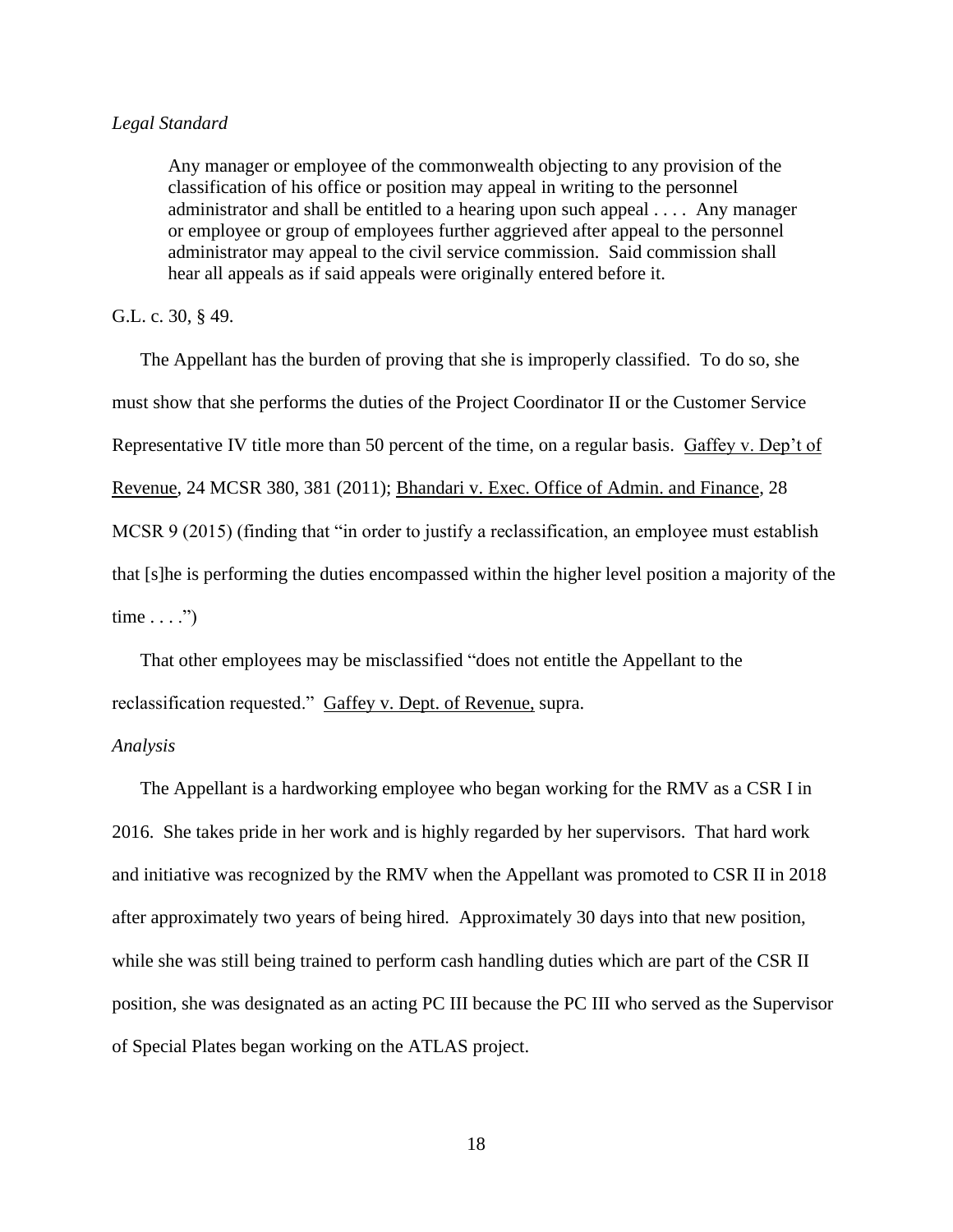As stated in the findings, the Appellant did not assume a supervisory role during this time period. She had no role in employee evaluations or discipline and, according to Ms. Burke, the Appellant would always touch base with her regarding any substantive decision that needed to be made. In short, the Appellant, during this time period, did not perform the one-year of supervisory responsibilities that are part of the minimum entrance requirements for the CSR IV position.

 Even if the Appellant met the minimum entrance requirements, which she does not, the Appellant does not perform the vast majority of the CSR IV level-distinguishing duties. Ms. Burke, who highly values the Appellant's hard work and is supportive of the Appellant's reclassification request, offered informed and objective testimony showing that the Appellant's duties, at best, fall under only one of the level distinguishing duties of a CSR IV. Generally, the Appellant does not: *interpret*, monitor and implement rules, regulations, policies and procedures; ensure that completed work meets *standards of quality and timeliness*; supervise subordinate personnel including delegating assignments, training, monitoring and evaluating performance.

 The Appellant also does not, now, nor has she ever, exercised direct supervision over, assigned work to, provided training for and reviewed the performance of Customer Service Representatives and provide indirect supervision to employees of a lower grade.

 She does, however, assist in office support tasks such as tracking inventories, ordering supplies and handling deposits in her role related to the inventorying of plates under the new